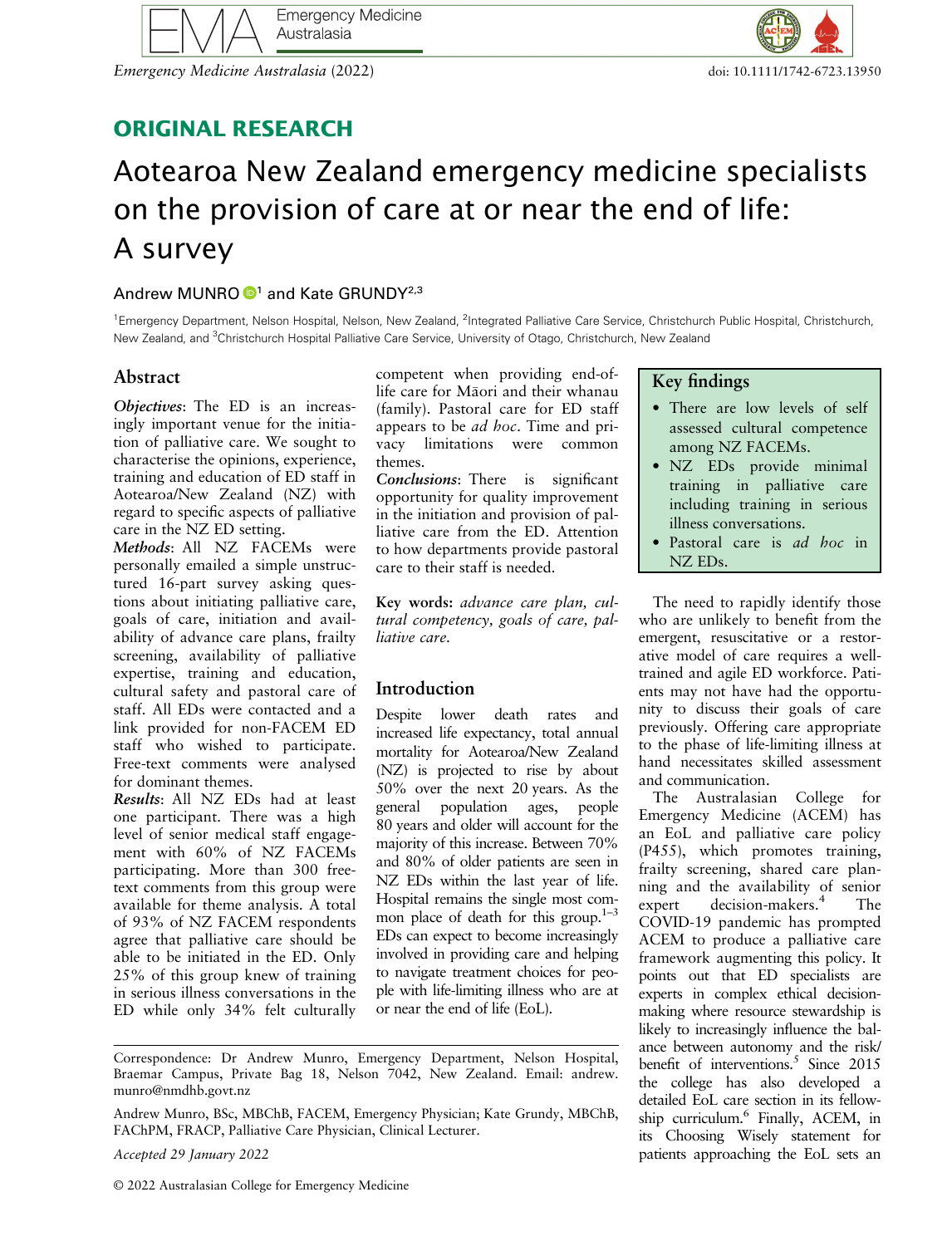expectation that shared goals of care (SGoC) be established as part of the package of care.<sup>7</sup>

To our knowledge there have been no studies scrutinising the initiation of EoL care in NZ EDs. Two small Western Australian studies examining perceptions and attitudes towards palliative care in the ED showed high levels of self-assessed confidence in palliative care. However, patients with life-limiting illnesses other than cancer appeared less likely to be identified for early initiation of palliative principles of care.<sup>8,9</sup>

The level of availability of expert palliative care advice and/or education in NZ EDs has not been described. Additionally, there is no literature available on cultural safety, advance care planning (ACP) or SGoC training or of the utility of existing ACPs/ advance directives (ADs) within the ED. Finally, there is no collective information on the pastoral care offered to clinicians across NZ EDs.

This quality initiative uses a simple survey of NZ ED staff to gauge and describe attitudes and experiences of ED clinicians about palliative or EoL care in the ED.

# Methods

A 16-part questionnaire was designed by the lead investigator in collaboration with the Clinical Director of the Integrated Palliative Care Service Christchurch Hospital and the Medical Director of the Nelson Tasman Hospice (both in NZ). The survey was intended for all medical, nursing and allied health staff in NZ EDs to complete.

The survey included questions on initiating a palliative approach in the ED, ACP, frailty screening, cultural safety at the EoL and palliative care education. It also used two brief scenarios to enquire about specific issues such as honouring an AD and the role of active treatment for patients known to palliative care or hospice.

Using a commercially available survey tool [\(https://www.surveymonkey.](https://www.surveymonkey.com/) [com/](https://www.surveymonkey.com/)) two methods for distribution throughout NZ EDs were used.

1. Potential participants were emailed including all NZ-based FACEMs (contact email addresses were permitted through the NZ faculty of ACEM).

2. A link to the survey was sent to local 'champions' (mainly ED Charge Nurse Managers) for distribution.

There were multiple opportunities for voluntary free-text comments throughout the survey. These were examined using Braun and Clarke's method of reflexive theme analysis where appropriate. $10$ 

Iwi Health Board consent was formally confirmed on 3 June 2021.

#### Results

The survey was open for participants during the 4 weeks, between 13 April and 12 May 2021.

A total of 661 clinicians (ED nurses, ED allied health, ED nonspecialists) participated from 26 of the 27 EDs surveyed. It took an average of 3 min 20 s to complete. Despite the short time it took participants, there were more than 800 free-text comments, 300 of which were from the NZ FACEM group ( $n = 221$ ). There was a 60% participation rate from the FACEM group (contact email addresses were permitted through the NZ faculty of ACEM). The participation rate for ED nurses was only 8% (Nursing Council of NZ estimates that there are 3280 registered nurses with ED credentials). The clinical roles of all respondents are shown in Figure 1.

Because of the high rate of NZ FACEM participation, most of the results shown in the remainder of this paper are from this group.

#### Cultural identity

All participants were asked about their cultural identity. Only seven (3%) of the FACEM group identified as Maori, 65% of FACEMs identified as NZ European/Pakeha; 35% were international medical graduates while remainder preferred not to say.

#### EoL care as a core ED activity

A five-part question covered a range of issues relating to EoL care. Clinicians were asked if they agreed with the statement, 'caring for the imminently dying patient is a core ED activity'. A total of 79% of the FACEM group agreed.

Free-text responses were not able to be specifically analysed in relation to each of the five-part question. Statements that appeared to relate to this subsection are as follows:

ED should facilitate prompt palliative care. End-of-life discussions are too often deferred … and ED has to have them. (FACEM)

While I am a strong believer in palliative care, I don't think ED is the right place for proper, dignified, holistic, comfortable end-of-



Figure 1. A total of 661 ED clinical staff responded to the survey, specialised roles are shown.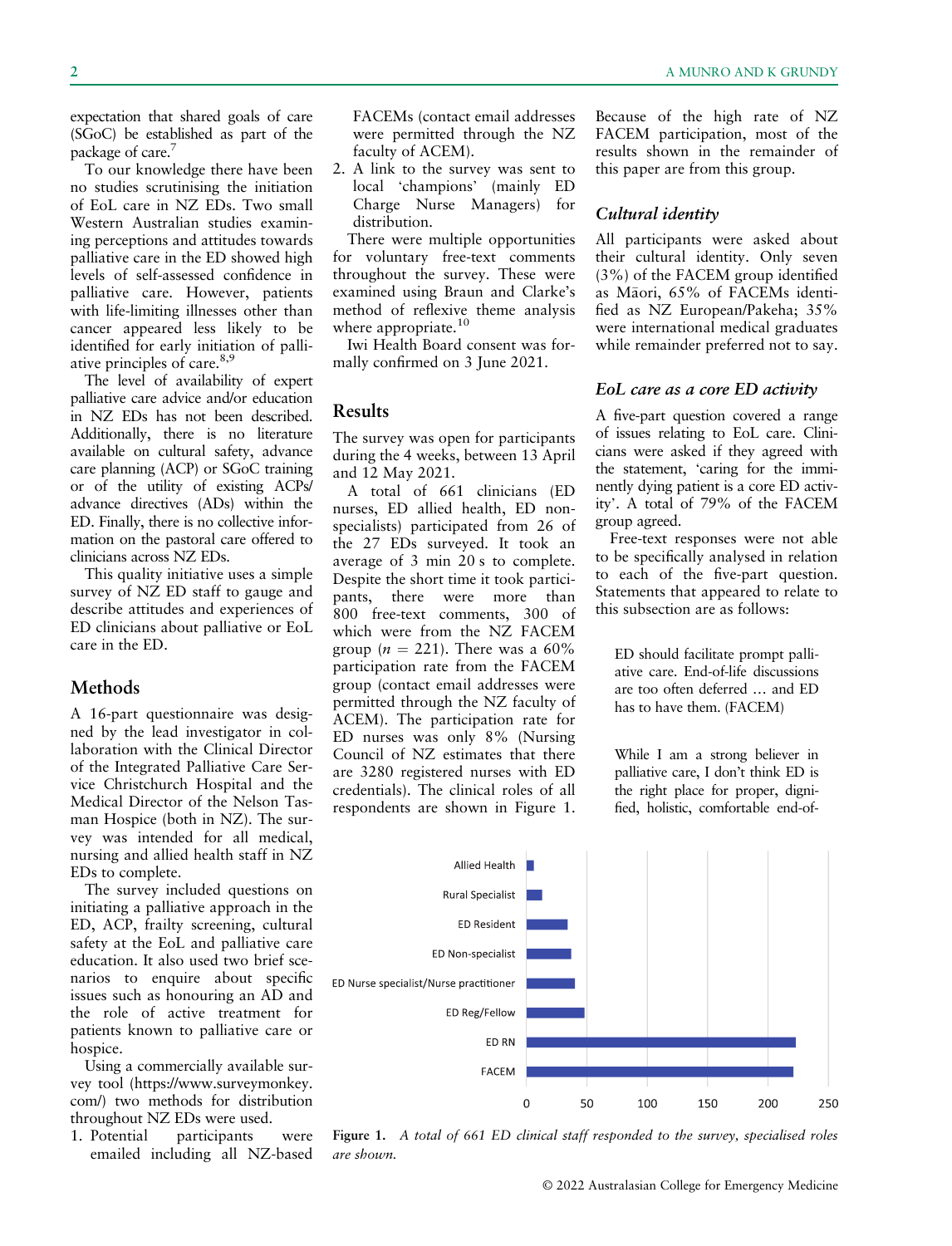life for patients and the relatives accompanying them… (ED Nurse)

I think patients in ED receive at times a negative approach by some doctors and even perhaps nurses because there is no other form of treatment that will be given… (ED Nurse)

The only thing would be to be honest with families about our shortcomings and request they come in and help care for their relatives as it is unlikely to happen otherwise. (ED Nurse)

#### Advance care planning

Clinicians were then asked about their understanding of ACP. The scenario detailed an AD indicating a non-resuscitation pathway. A total of 73% of FACEM respondents indicated that a patient with acute delirium because of sepsis and an AD against 'resuscitation' should not receive antibiotics.

Ordinarily, if there is no reason to doubt the validity of the AD, it should in fact be honoured. Sometimes this can be hard to determine and 28 of 42 of the comments made to this five-part question indicated there was too much nuance, essentially saying that it was difficult to provide a definitive answer on the information provided.

…these questions require discussion with patient and whanau as to what they consider lifeprolonging treatment or symptomatic treatment.

…unless I feel that this will resolve the delirium and so ease their suffering.

#### Initiating palliative care in the ED

The next question explored the issue of whether more patients could benefit from a palliative approach in the ED; 206 (93%) of the 221 FACEM participants agreed.

© 2022 Australasian College for Emergency Medicine

Some themes emerged from the free-text comments. Representative extracts are as follows:

We absolutely need to embark on 'palliation only' treatment pathways in ED and yes this is core EM.

Trainees are poorly prepared for this type of patient…

…managing end-of-life care is a frequent activity in our ED, especially now that ICU have…

I think we sometimes give up too early due to the ICU mentality running the culture of medicine.

# Initiating an ACP conversation in the ED

Given the increasing prevalence of patients seen in EDs with lifelimiting illnesses, participants were asked if they agreed with the statement. Figure 2 shows FACEM responses to the statement, 'There are times when ED should initiate an ACP discussion'.

The three most prominent themes from analysis of the 26 comments provided were:

- 1. ED can or should initiate the conversation.
- 2. There are greater resource implications for undertaking ACP than for acute care planning in the ED.

160



Figure 2. A total of 221 New Zealand FACEMs show their agreement or otherwise to the statement, 'There are times when the ED should initiate advance car planning'.

3. Primary care is a better place for ACP discussions.

…frequently (EDs) are the first place when this conversation is initiated.

Yes, as an introduction 'In this hospital we ask everyone … the next team will discuss this in more depth with you…'

…workload makes the ED not the ideal place to start these discussions.

Unfortunately, this many times has not been done, even on severely at-risk people, including those clearly at end of life.

…inability of primary care and community services to have this discussion…

…can be a discussion to get the thinking along the lines of full discussion in primary care…

#### Frailty screening

Frailty is increasingly prevalent, and these patients present commonly to the ED. Frail patients are less likely to benefit from an aggressive treatment approach so respondents were asked whether elderly patients should be routinely screened for frailty. A total of 82% of FACEMs agreed.

Most respondents answered 'yes' but some felt strongly that this can railroad patients away from active management.

…I don't think frailty relates to end-of-life care for those with life-limiting illness and is a slippery slope to withdrawal care for vulnerable elderly.

Thirty-two percent of FACEMs answered yes to the question 'does your ED routinely screen for frailty?' However, free-text comments indicated that screening was often suboptimal. Examples follow: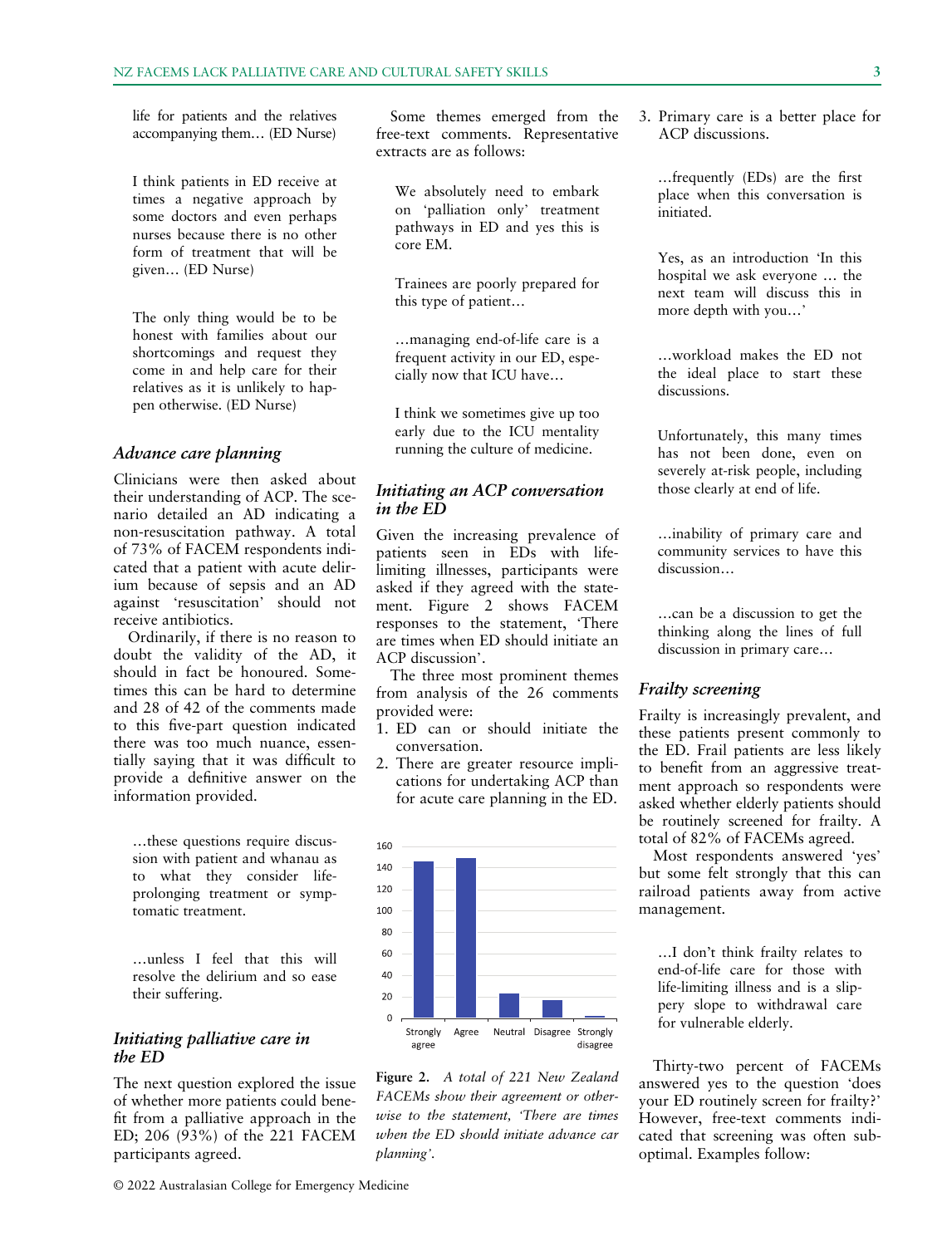We are meant to but does not happen routinely.

Not convinced it is acted on well…

Would like to but we are not resourced to.

### Cultural safety

Cultural safety is key to providing equitable care to minority groups. Figure 3 shows FACEM self-reflected cultural competency when providing



Figure 3. A total of 219 New Zealand FACEMs self-report their feeling of cultural competency when caring for Māori who are nearing the end of life.

care for Māori who might be nearing the EoL.

Interestingly, the proportion of FACEMs who felt 'cultural competent' did not significantly alter when filtered by experience (10 years or more in their current role) or age  $(≥45)$  or by tertiary versus other ED (36%, 39% and 37%, respectively). It should be noted that the ED nursing and allied health groups showed much higher rates of self-reported cultural competency (55%).

#### Accessing ACPs in the ED

A key requirement for ensuring patient-centred care is ensuring that any prior expressions of wishes such as an ACP is readily available to view when needed. Figure 4 shows that documented EoL wishes are often useful but are generally hard to find.

Free-text comments in this section were dominated by those with a dissenting view:

…lack of 'do not transport to hospital' orders from nursing homes.

…documents are often ambiguous…

…family remains the main source to indicate an advance directive…



Figure 4. A total of 217 New Zealand FACEMs state how difficult (or otherwise) it is to locate, and how useful (or otherwise) documented wishes around end-of-life care is.

…it's a mixed bag…

…(Care plans) can be out of date or seem clinically inappropriate.

…wish there were more and more readily available.

#### Palliative care expertise, education and training in the ED

Participants were asked if expert palliative care advice was available to their ED, 35% of FACEMs reported that there was none.

Thirty-four of those who answered yes to this question indicated that expert palliative care advice was available only during business hours. Eight reported that it was often difficult to obtain timely advice.

When asked if palliative care education is delivered in their ED, only 29% answered yes.

There were 19 comments, 17 of which indicated that palliative care education was either occasional or rarely occurred. Three comments directly stated that more education was needed.

# Talking about serious illness in the ED

Serious illness conversations encompass more than just breaking bad news. Participants were asked if training in delivering serious illness conversations was available in their ED. Seventy-five percent either did not know or answered no.

Of the 17 responses, 12 referred to the availability of training, poor uptake and no available time were referred to in four comments. One respondent felt that because of the lack of ED trainees, it was a low priority.

#### Pastoral care for ED staff

Death in the ED can be stressful, emotional, traumatic and sometimes felt to be a failure of care. Not uncommonly, staff may have had to deal with many deaths in a short period of time. Figure 5 shows the support that FACEMs consider is available to ensure staff well-being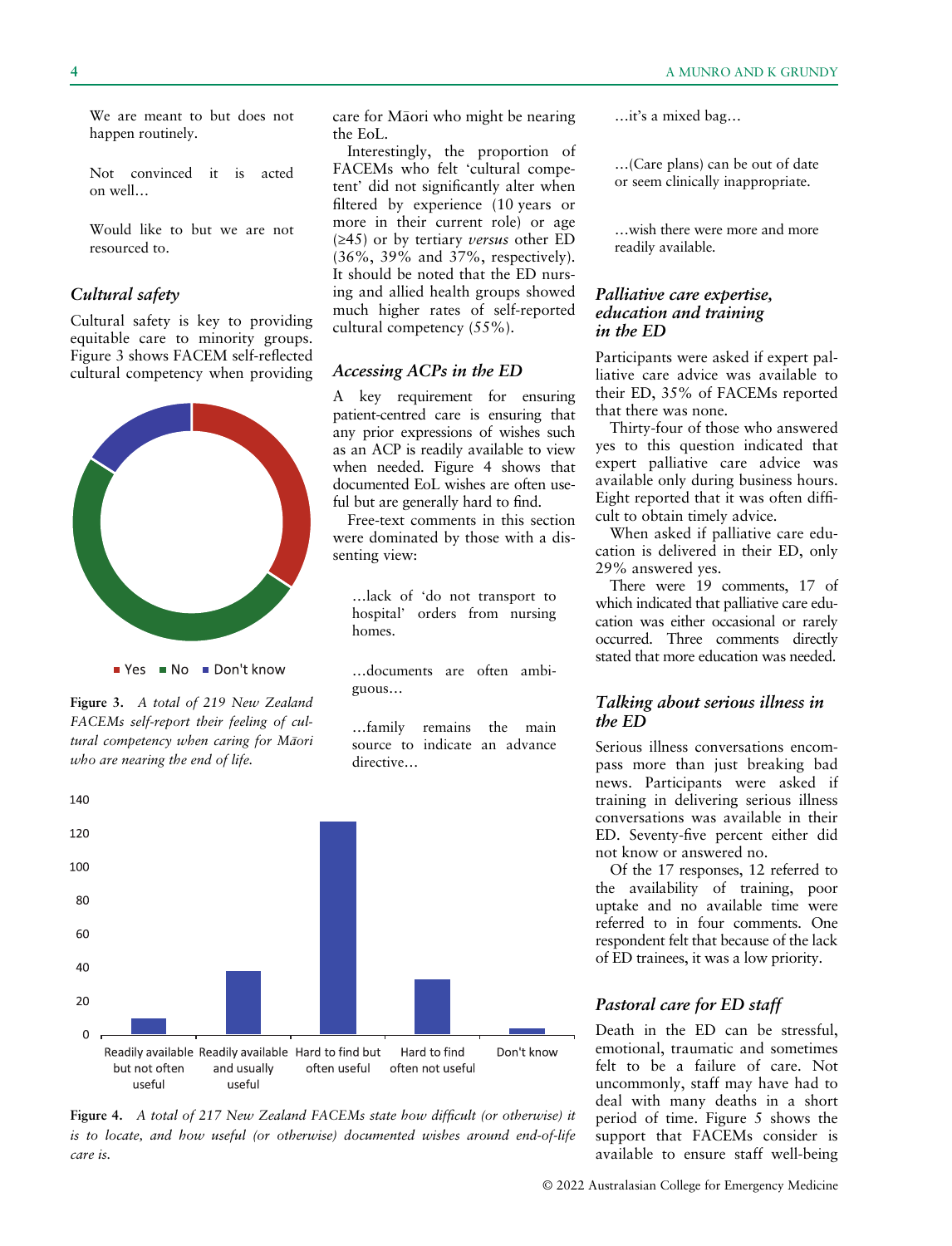following a traumatic death or series of deaths in the ED.

Twenty-three (62%) of the 39 comments reported that debriefing was ad hoc, 15 participants report that no allocated time available or allocated while 13 comments reported that debriefing and support was dependent on the clinical lead. There were also reports that delays in debriefing often occurred and that there was potential for harm from this.

# Additional comments

Participants were asked for additional comments at the end of the survey, there were 29 from the FACEM group.

Nine FACEM participants acknowledged the importance of this work while others pointed the need for community-based teams to increase ACP activity and visibility; there were concerns about stretching limited resources to doing more in the area of EoL care and serious illness conversations.

#### Discussion

The expected rise of total deaths in NZ (and Australia) has important ramifications for emergency medicine. This unstructured NZ ED survey examines some quality measures around palliative and EoL care shows that there are model of care, training and educational gaps and opportunities. The high participation rate by NZ FACEMs in this survey is compelling and provides strong evidence of a need for improvement.

Less than one third of NZ FACEM participants reported their ED provided education in palliative care. Sixty-five percent answered either 'no' or 'did not know' to the availability of training in serious illness/<br>SGoC/ACP conversations while conversations while more than one third of FACEMs report that there is no availability of palliative care expertise in their ED. This is likely to negatively impact on the quality of care offered to ED patients and whanau at or near the end of their lives possibly delaying their journey to palliation or worse, missing the opportunity altogether.

Cultural competency is recognised as a critical component in addressing healthcare inequity and forms an important part of the Medical Council of NZ requirements around cultural safety.<sup>11</sup> However, in this survey, a minority of FACEMs felt they were culturally competent when caring for Maori at or near the EoL. Higher rates of self-reported competency among ED allied health and the ED nursing groups, point to a valuable resource for NZ FACEMs.

The Health Quality and Safety Commission (HQSC), in its deteriorating patient programme, promotes the use of SGoC documentation in the acute setting and is supporting the roll out of training in the use of the serious illness conversation guide.<sup>12</sup> The main purpose of this evidence-based guide is hearing and listening to what is important to patients and the families. $13-15$  It



Figure 5. A total of 217 New Zealand FACEMs state the type of pastoral support that is made available to ED staff following a traumatic death or series of deaths in the ED.

helps staff elicit the person's views and preferences about their health and this is used to inform their goals of care.

Identifying risk groups is central to the initiation of serious illness discussions where necessary. This survey asked both: 'Should your ED screen the elderly for frailty?' and 'Does your ED routinely screen for frailty?' A total of 84% of FACEM respondents thought that the elderly should be screened for frailty, while only 32% reported that their ED routinely screens for frailty. Free-text comments commonly cited resource limitations (privacy, time and personnel) with some reservations around what happens in the community for those who meet the definition of frailty.

Existing ACPs are considered useful by most FACEM participants; however, the accessibility of completed plans appears problematic. The HQSC is actively promoting ACP, and in some District Health Boards primary care funding is available for practitioners to help create and digitally record plans for patients who fulfil the surprise question – Would you be surprised if this patient died within the next 12 months?

Pastoral care offered to ED staff following a traumatic death or series of deaths appears patchy, ad hoc, personality dependent and informal. Barriers to debriefing include limited available time, the asynchronous nature of shift work and the lack of scheduling formal debriefing time. Potential barriers not uncovered by this survey may include lack of training in debriefing.

#### Limitations

A major strength of the present study is the high participation rate from FACEMs. There are potential limitations related to definitions and to the nature of surveying as a research tool. Working definitions for palliative care, SGoC and frailty were not offered. For example, palliative care is sometimes taken as terminal care, while the 'term goals of care' does not appear to have a collective understanding among Australasian Emergency Specialists.16 However, the work done in Western Australia suggests that palliative principles of care are well understood by the ED clinical